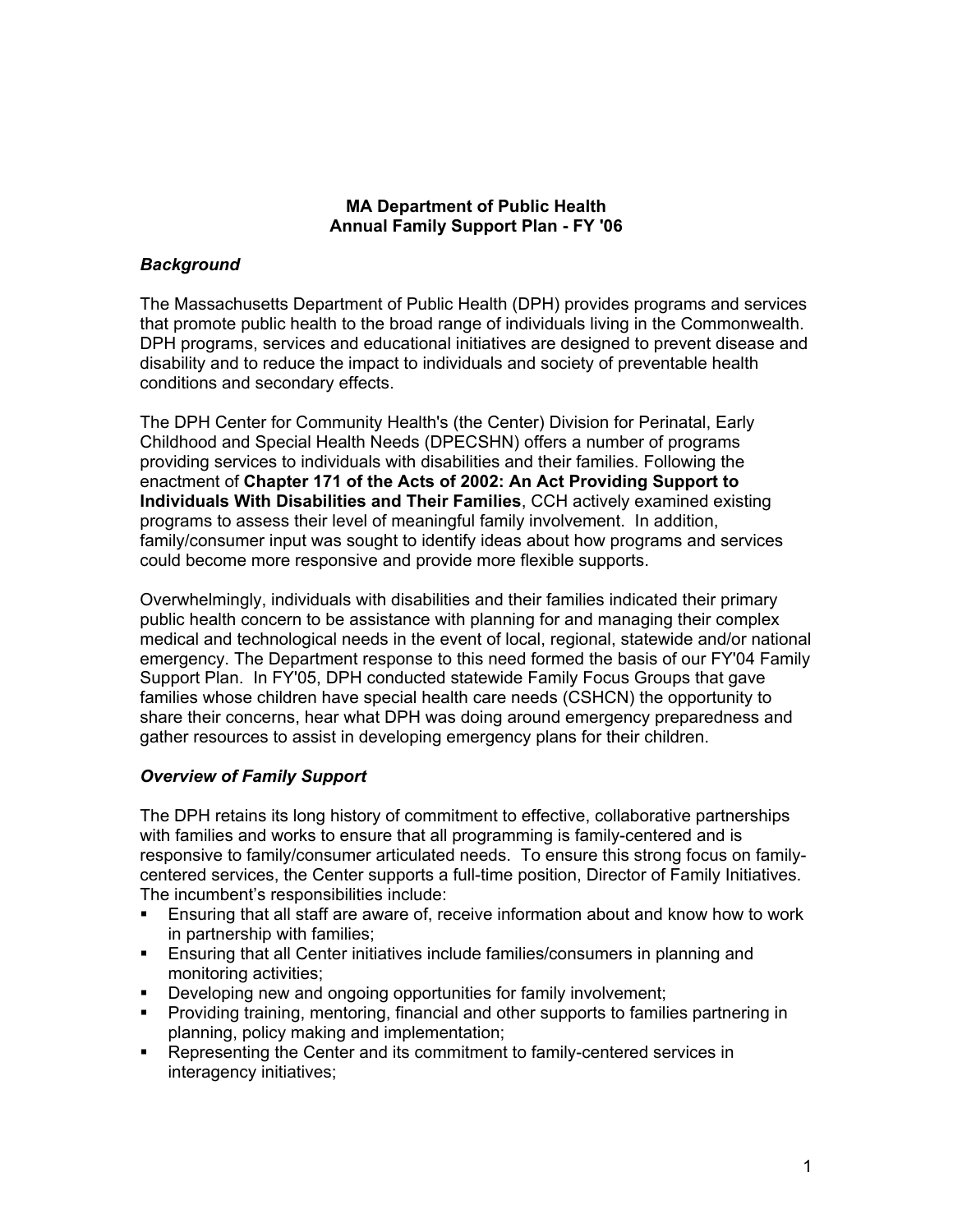- Representing the Center and its commitment to family-centered services with other organizations on the state and national level; and
- Providing the "family voice", both personally and via inclusion of other family members and family organizations, in Center and Department activities

In addition to the broad range of public health programs and services available to families throughout the Commonwealth, the DPH is able to make small amounts of flexible funding available to families to address medical and other health-related needs not covered by other sources. Special funds help eligible families purchase (among other things) hearing aids, medications, assistive technology, respite services, home and vehicle modification and reimbursement for travel expenses. Funds are disseminated through DPH vendors and in some cases, from DPH directly to families. In Fiscal Year 2005, approximately 1100 families received over \$2,500,000 in funding from the Catastrophic Illness in Children Relief Fund (CICRF), Early Intervention Regional Consultation Program Respite Allocation, Care Coordination Flex funding, Epilepsy Drug program and the Hearing Aid Program for Children.

### *Process for obtaining "substantial consultation" from families regarding flexible support needs*

DPH employed a variety of mechanisms to gather information from families/consumers about their support needs. During FY'05, staff from the Department's Family projects, Family Initiatives and Family TIES, worked with the Center for Emergency Preparedness to conduct statewide Family Focus Groups. Close to 100 family members attended these groups and offered compelling information about their personal readiness plans as well as their knowledge of community resources.

Additional information was obtained through the following mechanisms:

- Questions on a survey disseminated at the annual Federation for Children with Special Needs conference;
- Questions about emergency preparedness were included in all calls received by the Family TIES project, the statewide Information and Referral and Parent-to-Parent program;
- Discussions between care coordinators and their client families; and
- **Information gathered by the DPH Public Benefits Specialist during her talks and** trainings with individuals and families statewide.

All these sources yielded similar information: in general, families are still not prepared for disaster, emergency or terrorism events. Approximately 10% of families reached through the above mechanisms stated that they had Emergency Plans in place. Fewer knew their local first responders.

# *Focus Areas*

# **I Family Empowerment**

### *Current Activities:*

Programs within the Department of Public Health seek input from practitioners, academics, consumers/families and other stakeholders via Advisory Boards. Boards generally meet at least quarterly and transmit information regarding community and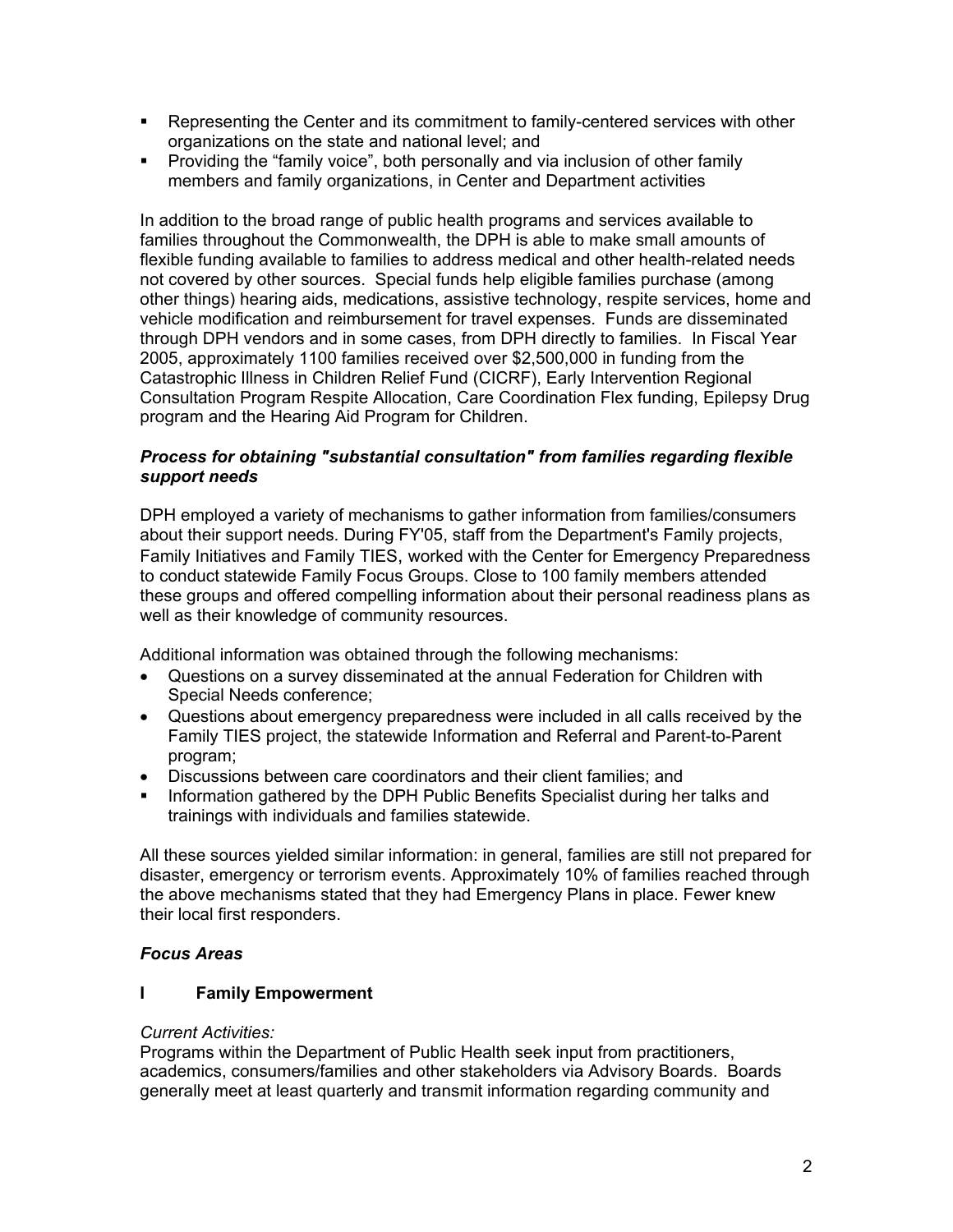individual needs directly to DPH. In addition, the following illustrate other ways the DPH promotes family participation in policy development and program planning within the Center:

- The Center applies for and receives funding from the Federal Bureau of Maternal and Child Health (MCHB) that supports many programs for women and children. Federal regulations stipulate that 30% of the funding from this Block Grant are spent meeting the needs of children with special health care needs (CSHCN) and their families. To ensure responsive, family-centered, community-based services, families of CSHCN are invited to learn about the Block Grant, participate in needs assessment activities, offer information and suggestions based upon their individual family needs and review the grant prior to submission to MCHB.
- With Federal Individuals with Disabilities Education Act (IDEA), Part C (services to children 0-3) funding, the DPECSHN supports the Early Intervention Parent Leadership Project (EIPLP). This parent-designed and parent-run project reaches out to families whose children receive Early Intervention services and offers them opportunities for leadership and lifelong advocacy skills development. Parents are encouraged and supported to partner with their own EI programs at regional early childhood events; on the state level as advisors to the DPH; as members of the federally mandated Interagency Coordinating Council (ICC) and nationally to share information about Massachusetts and to learn and bring home information from other states about opportunities for families to impact and help define services systems.
- Funding from both of the above sources supports Family TIES (Together in Enhancing Support), our statewide Information and Referral network for families of CSHCN and their providers. In addition, Family TIES serves as our state Parent to Parent program and the Early Intervention Central Directory as well as offering training and support to interested families to take on roles within DPH programs and public policy venues.
- Through its Federal Early Childhood Comprehensive Systems Planning Grant (MECCS), the DPECSHN has recruited families to take part in the development of a seamless, comprehensive system of services for families of children birth to six.

# *New Initiatives:*

- 3 year MCHB State Implementation Grant, that will support in collaboration with the Consortium for Children with Special health Care Needs the development of a Family Professional Partners Institute
- Additional advisory roles for families on the Massachusetts Newborn Screening Advisory Committee
- Participation in the MECCS Family Sub-Committee, designed to expand family support and involvement in development of family centered service systems

# **II Family Leadership**

# *Current Activities:*

DPH supports, directly or through contracts or stipends a number of initiatives that help families to acquire leadership and advocacy skills. These include:

 Early Intervention Parent Leadership Project, a parent-designed, parent-run project that offers information, training and supports to families whose children receive Early Intervention services to assist them to partner with providers within the Early Intervention system.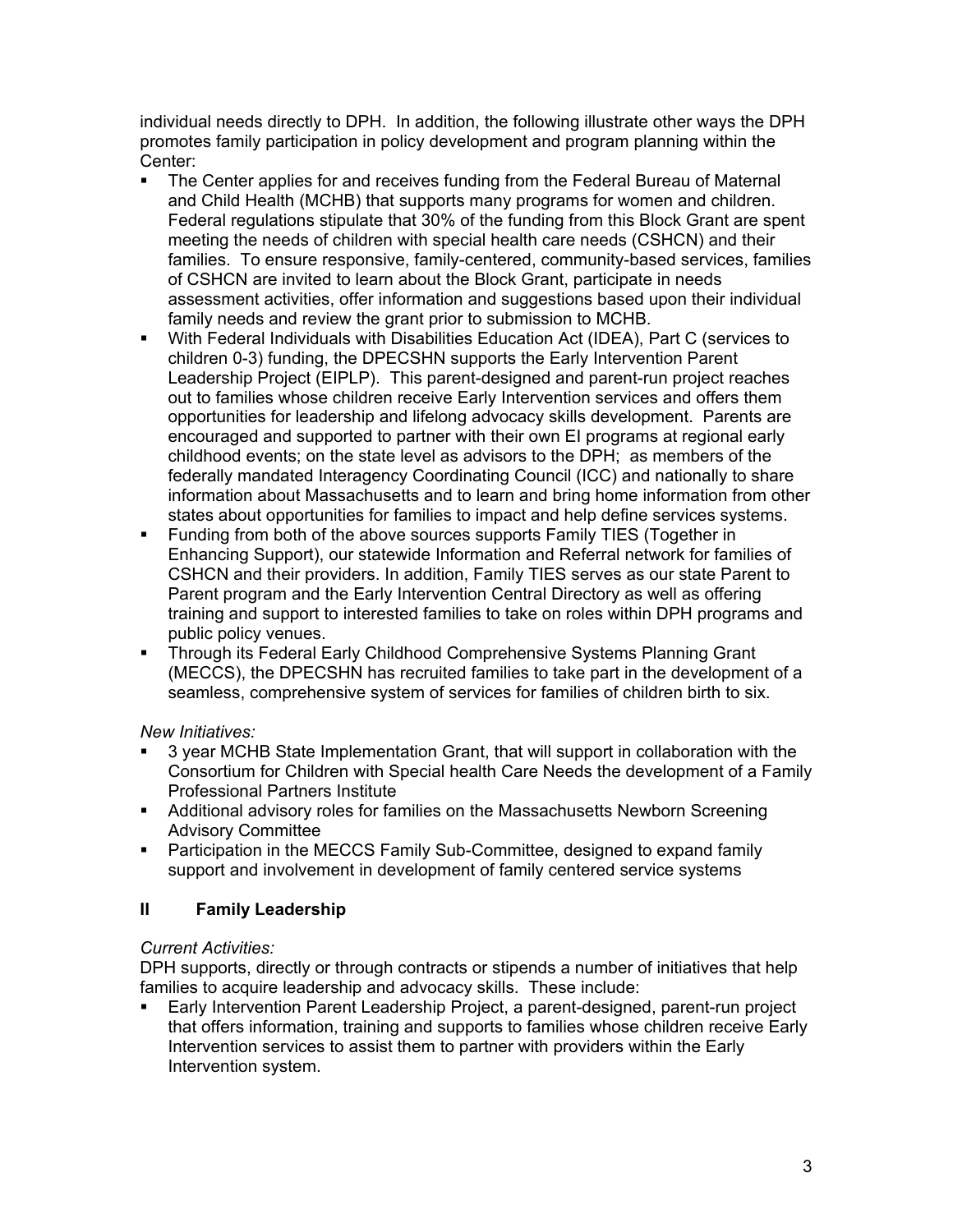- Early Intervention Hausslein Leadership Awards that offer small grants to families enrolled in EI to design and implement inclusive projects that connect their children and families to the their communities.
- Family TIES, a statewide information and referral network offers, parent-to-parent support and training to families of CSHCN and their health care providers. Families learn how to navigate the public and private service system and take on roles with health care and related organizations that impact policy development
- Mass Family Voices, a grass roots network of families of CSHCN that provides a variety of training and supports to help families learn advocacy, partnering and leadership skills. The Mass Family Voices listserv which serves as forum for information exchange and policy dissemination.
- The Family Participation Working Group of the Consortium for Children with Special Health Care Needs, co-chaired by the DPH Director of Family Initiatives, assesses the status of current family-centered activities of member organizations and offers leadership training, financial support, and mentoring to family members wishing to join this policy organization.

### *New Initiatives:*

- Support for families to take on leadership roles and influence policy development by participation at conferences, on task forces and meetings such the Prematurity Summit and the Early Childhood Mental Health Working Group
- New training and leadership skill building opportunities including Understanding the Legislative Process, grant writing, facilitation and presentation skills
- **Train the Trainer models at the new Early Intervention Training Center to prepare** families as co-trainers to the Early Intervention community
- Support for an expanded network of Family Leaders who will advise and mentor, new family members to take on leadership roles in health care policy and planning

# **III Family Support Resources and Funding**

### *Current and On-Going Activities:*

In response to information gathered from families/consumers through out FY'04 and '05, the Department of Public Health has continued to focus flexible family supports on assisting families whose children have special health care needs to access information and resources around preparedness in the event of emergency situations or natural disasters. DPH through its Center for Emergency Preparedness facilitates a Special Populations Working Group. Members are DPH staff as well as representatives from sister agencies. The Federal definition of Special Populations includes individuals with mental health needs, special health care needs, non-English speakers, pregnant women, immigrants and refugees and the elderly. The Special Populations Nursing Coordinator from the CEP has worked closely with the Director of Family Initiatives to connect with families of CSHCN and assess level of preparedness, identify specific assistance individual families will need and gather information and resources to support these families.

Feedback from families has given DPH the following information:

- Fewer than 10% of families have an emergency plan in place
- While most families whose children have SHN know what to do in the case of a personal emergency, fewer than 20% know whom to contact in the event of a natural disaster or act of terrorism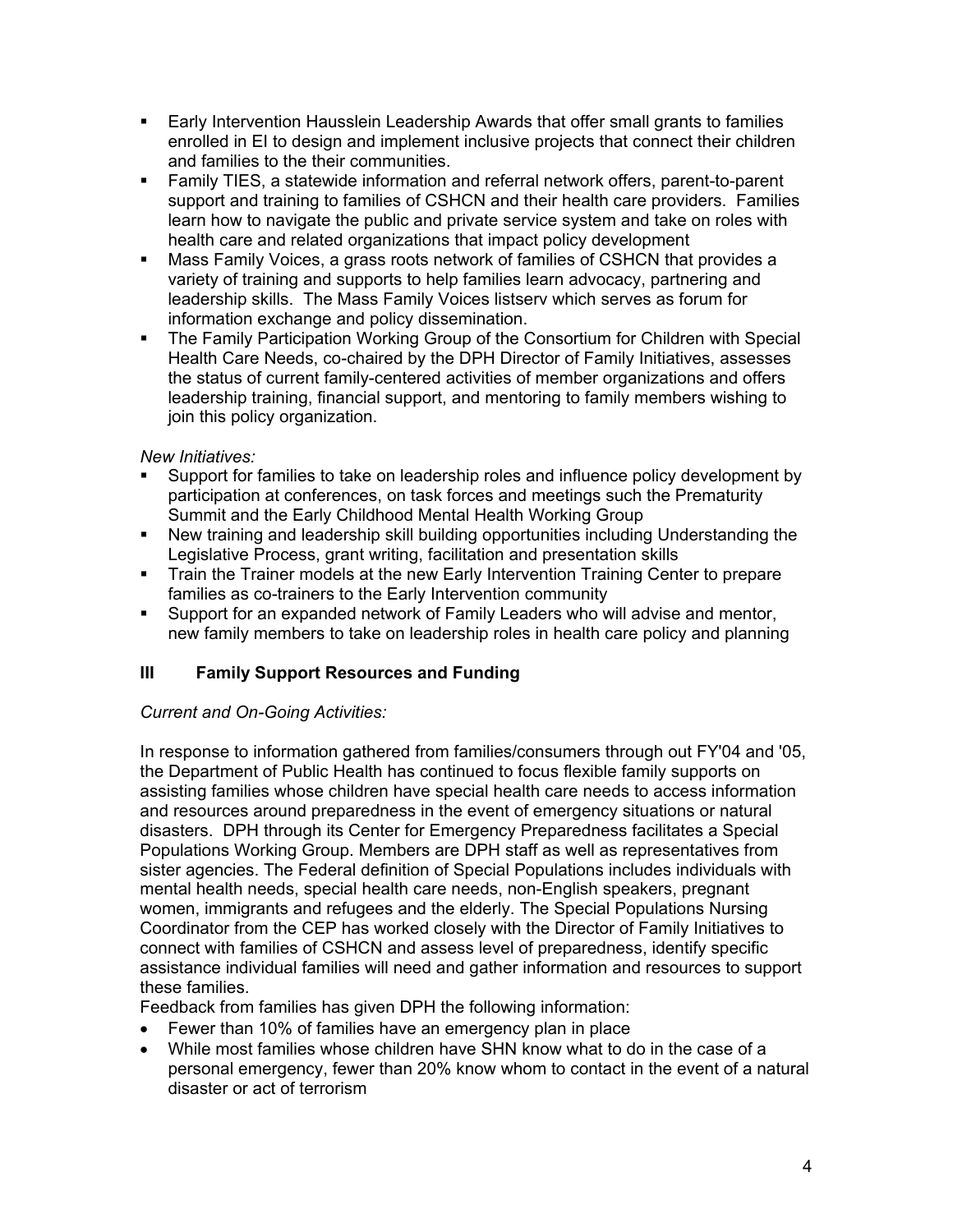- Community-based first responders do not know which families would require special assistance
- Public schools and community venues may have disaster plans in place, but very few of them have special provisions for children with SHN and other disabilities
- 75% of families said they need assistance in developing emergency plans, connecting with local first responders, accessing medication and assistive equipment and in general keeping their child with SHN safe and well in the event of an emergency.

Other DPH family supports within the Center include Early Intervention Regional Consultation Programs (RCPs). In FY'05, seven programs statewide provided support to families of young children with complex medical needs that facilitated inclusion in community settings of family choice. In addition, RCPs disseminate over \$300,000 of respite funding for families whose children are enrolled in Early Intervention. Care Coordination and Community Resource Line programs, provide additional support to families in accessing resources, navigating the health care system and obtaining information about public benefits.

Through its Universal Newborn Hearing Screening Program (UNHS), the Department has provided support and information to over 1000 families whose children have either not passed their initial hearing screening or have been diagnosed with hearing loss. The program employs a parent of two children with severe hearing loss as a parent consultant. This consultant makes personal contact with every family whose child receives a diagnosis of hearing loss to offer family to family support and community and statewide resources. The Program has developed a Parent Information Kit that is distributed to these families.

### *New Initiatives:*

- In response to information obtained through regional Emergency Preparedness Family focus groups, DPH will continue to work to forge ongoing community based collaborations involving families, first responders, public schools, local physicians and pharmacists, health insurers, representatives from other state agencies serving CSHCN as well as any relevant community members.
- As part of a new MCHB State Implementation grant, DPECSHN will partner with the Federation for Children with Special Needs, through the Family TIES project to fully develop a continuum of services and supports for families of CSHCN receiving their primary care within community based pediatric practices where DPH Care Coordinators are placed.
- The Catastrophic Illness in Children Relief Fund (CICRF) will recruit a parent of a child/ren with special health care needs to become a member of the Commission to ensure that meaningful family experience informs decisions.
- The RCPs will conduct a statewide Family Needs Assessment to obtain current and complete information about family support needs and develop programs and resources to address these needs.

### **IV** *Accessing Services and Supports*

#### *Current Activities:*

The Department supports a variety of efforts to educate families/consumers about availability of and access to services. Some of these include public service announcements, Child Find, program specific newsletters such as EIPLP's *Parent*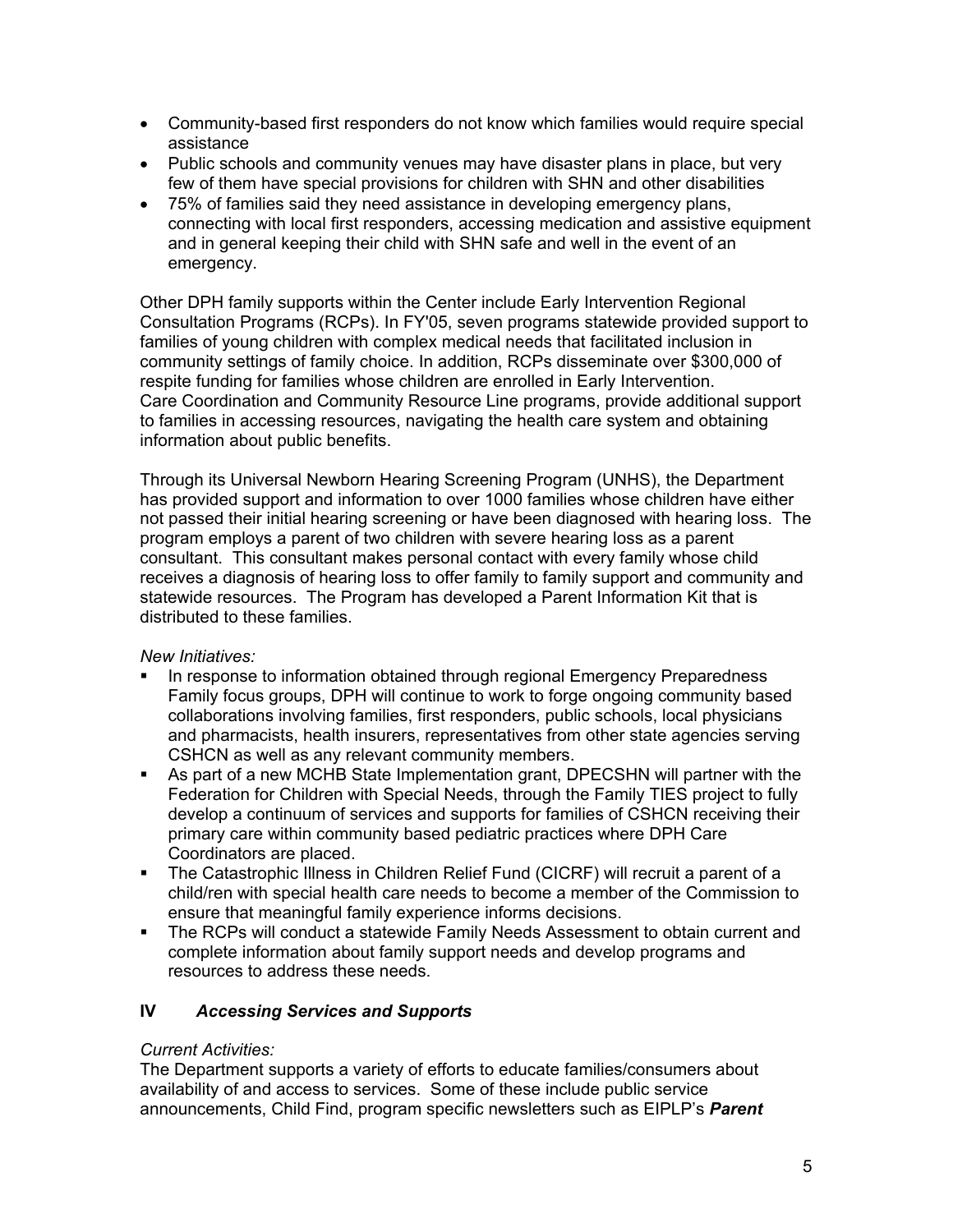*Perspective* and the MassCare newsletter. CICRF and Care Coordination outreach to hospitals, schools and community settings where individuals with disabilities and their families receive services. The DPH Public Benefits Specialist provides training across the state and offers technical assistance through a toll free number. Family TIES and EIPLP both maintain toll free numbers. These projects also host web-sites and list servs. UNHS distributed over 100,000 brochures in five languages to birth hospitals and birthing centers as well as over 800 Parent Information Kits. The Department provides partial support for a listserv moderated by Massachusetts Family Voices that gives families an opportunity to gain information and share concerns. Professionals are invited to participate in this on-going forum. Training for families around medical transition for youth with special health care needs from the pediatric to the adult health care system has been delivered at workshops and conferences throughout the fiscal year. The Early Intervention Training Center (EITC) includes families in all its offerings to the EI field.

#### *New Initiatives:*

- In collaboration with New England Serve, DPH will develop and widely disseminate "Lessons Learned" from a pilot project pairing family members with health care organizations interested in partnering to become more family centered
- Responses to "Frequently asked questions and concerns" that arose from the Emergency Preparedness Family Focus groups will be developed and disseminated to the community.
- Additional printing of "**Directions: Resources for My Child's Care**" a manual to support families of CSHCN participate in their child's care will occur. In addition, the manual currently available in English, Spanish will be available in Portuguese.
- All training offered through the MECCS project will be presented collaboratively by a parent and a professional to make it more accessible to families and to model the DPH commitment to family-professional partnership

# **V Culturally Competent Outreach & Support**

### *Current Initiatives:*

Materials about all programs for individuals with special health needs and their families are available in a variety of languages including but not limited to; Spanish, Portuguese, Haitian Creole, Russian, Cambodian and Vietnamese. All programs have staff with multiple language capability and or access to interpreters. The Department hires and or contracts with individuals who are bilingual, bicultural and familiar with the culture and customs of families who utilize our programs. Outreach initiatives take place collaboratively with community-based organizations where ethnically, linguistically and culturally diverse individuals and families receive services and are comfortable. These include community health centers, WIC offices and family organizations. The Family TIES Project contracts with native Spanish and Portuguese speakers to respond to requests for information and referral. Information about the availability of flexible family supports is disseminated to organizations where ethnically, culturally and linguistically diverse individuals and families gather and receive services. Core Project training is available in Spanish. The EIPLP generic newsletter is available in Spanish and disseminated to Spanish speaking families by Early Intervention Service Coordinators. TTYs are in place in all DPH regional offices.

### *New Initiatives*: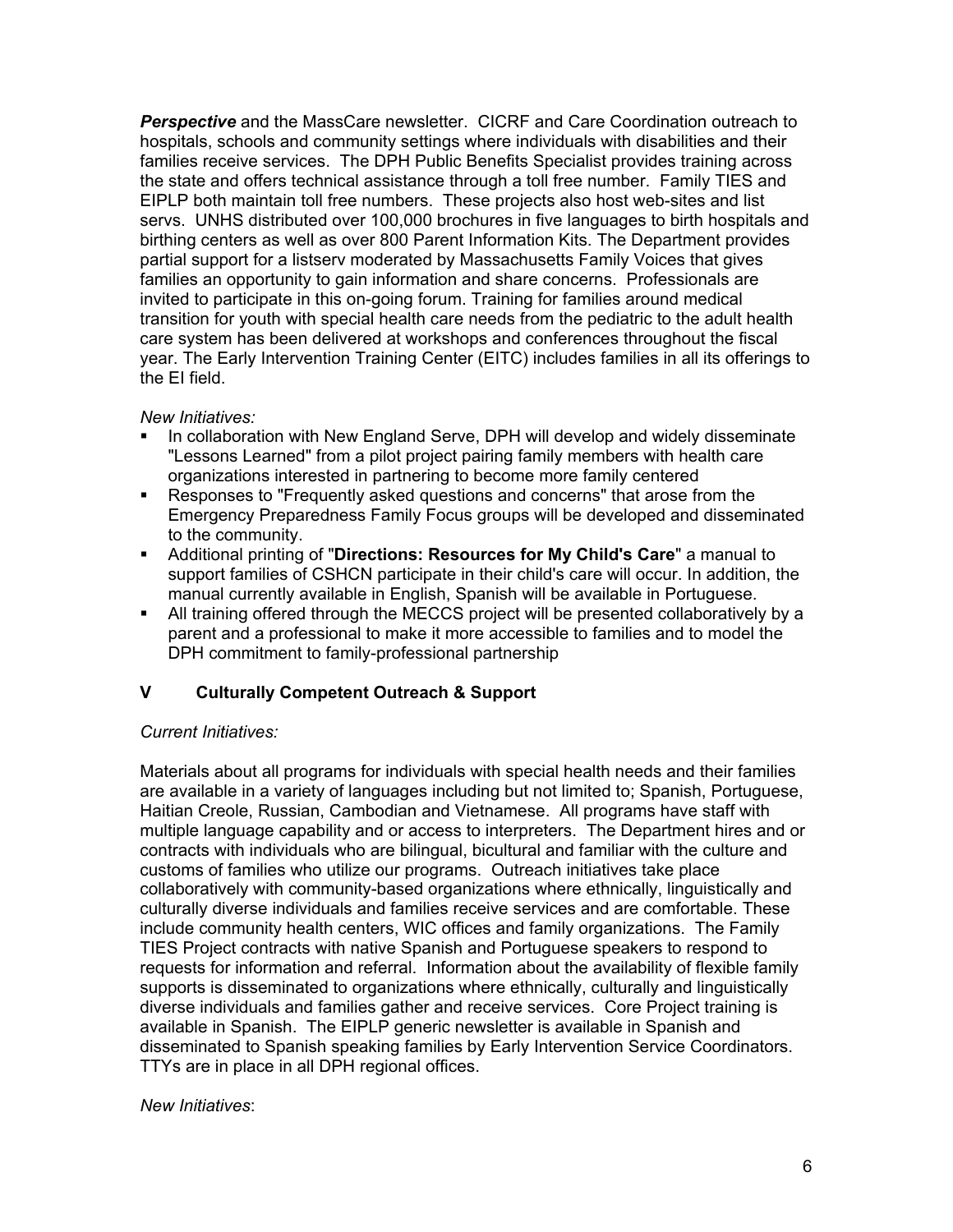- Strategic planning for the Family TIES project has identified outreach to diverse and under-served populations as a critical project goal for FY'06. Project staff will work in collaboration with the Office of Minority Health to explore the development of plans to address the disparities found among culturally, linguistically and ethnically diverse populations with regard to Emergency Preparedness
- All materials developed for the Family Focus groups will be translated into Spanish. Materials will be disseminated through Family TIES, Care Coordination, EI programs and community venues where Spanish speaking families go for services and supports
- Through its new MCHB State Implementation grant, DPECSHN staff will receive technical assistance and support from the National Center on Cultural Competence

# **VI** Interagency Collaboration

### *Current Activities:*

- **Through its Early Childhood Comprehensive Systems grant, DPH works** collaboratively with DOE, OCCS, Head Start, the Juvenile Courts, DMH, families and other partners to identify elements of a family centered, easily accessible, family centered service system for families children six and under.
- **DPH participates on the steering committee of the EOHHS Planning and Review** Teams. DPH staff participated in development of training for members of these teams and in selection of Family Consultants to support families utilizing the teams.
- The Department is an active presence in the Consortium for Children with Special Health Care Needs; a group convened by New England Serve, a 20-year-old health policy and planning organization. The Consortium consists of families of children with special health needs, primary care providers, academic physicians and researchers, representatives of health insurance plans and state agencies who come together to improve systems of care for CSHCN through the exchange of information, strategic thinking, and collaboration to address gaps and barriers in service systems.
- Interagency Coordinating Council A federally mandated council that advises and assists the DPH as lead agency for the MA Early Intervention System in planning, implementation and evaluation of EI services. Made up of family members of children who receive or have received EI, representatives from state agencies, early intervention programs, higher education, and other interested organizations serving young children and their families.
- DPH convened a task force comprised of families, representatives from a number of state agencies and the Mass Dental Society to address issues around Oral Health for CSHCN
- The DPH participates in the Chapter 171 working group convened by DMR to share information about agency Family Support plans and implementation activities.

### *New Initiatives:*

- The Department will work with the new Department of Early Education and Care, continuing its long standing collaboration with the former OCCS and DOE Early Learning Service. Collaborative work to explore the inclusion of early childhood core competencies including a competency for family involvement and support will occur
- DPH will write a collaborative grant with DSS and Brandeis University to develop systems to better identify children involved with the child welfare system and better support families at risk